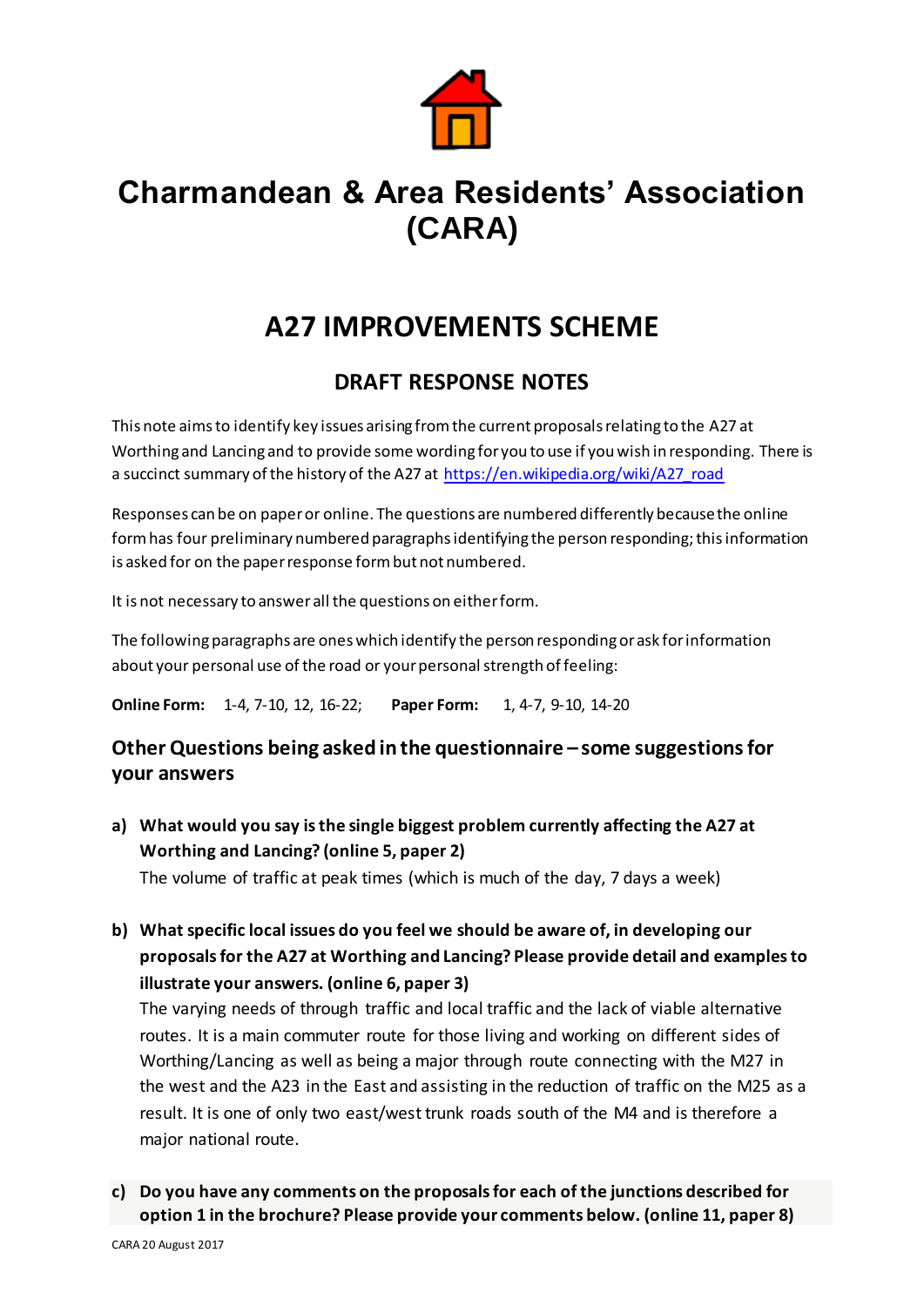#### 1. **Durrington Hill / Salvington Hill Junction**

It is possible that this will improve safety at this junction for emerging traffic and for pedestrians. However, these proposals will hav e the effect of slowing the flow of traffic westbound as it moves towards the dual carriageway section which, at busy times, is likely to have a consequential adverse effect on the Offington roundabout and on roads feeding into it.

#### **2. Offington Corner Junction roundabout – A24 Findon Road/ Offington Lane (Durrington Cemetery)**

Traffic lights at this junction would not improve traffic flow but would cause extra delays. There are several points, inevitably, where traffic will merge from two lanes to one and this will in itself be a cause of congestion and , with a large junction such as this, is likely to tail back leaving traffic in the junction and so blocking traffic when the lights change. For example, 2 lanes appear to be provided for traffic at the lights on the A24 heading south but only one lane on the other side of the junction. Even with a yellow box, this is likely to further impede traffic flow at busiest times.

#### **3. Grove Lodge Junction**

Whilst the A27 remains single lane for much of its length on either side, the proposed changes will bring no significant benefit but produce an additional point for congestion as the traffic merges from two lanes to one eastbound opposite the Grove Lodge Veterinary Practice. Bringing traffic down to one lane on the approach east bound to the roundabout along Warren Road is a safer place as there are no house entrances on the left of the road. In addition, the Grove Lodge Practice is the only emergency hospital vet between Brighton and Pulborough – preventing a right turn and requiring a lengthy detour will be of considerable detriment and heighten the risk of an accident when people already under stress are faced with finding an alternative route in.

#### **4. Lyons Farm Retail Part 1 Junction (Sompting Road) & Lyons Farm Retail Part 2 Junction (Lyons Way)**

The slight increase in lane provision for this very short stretch of road is far outweighed by the adverse effects of restricting access to and from roads nearby. The making of right turns from (or into) Beeches Avenue and Pines Avenue does not affect traffic flow and the proposed improvements will create more congestion rather than less. In particular, preventing the right hand turn into Sompting Road and closing access to and from the A27 from Hadley Avenue will inevitably divert a significant amount of extra traffic (including larger vehicles) through Downlands Avenue to reach the lower end of Sompting Road and the schools, industrial estates and public refuse disposal site in that part of East Worthing. This is a narrow residential road used by pedestrians and vehicles and with a tight, blind bend. It will provide substantial additional dangers and pollution.

In addition, the congestion westbound created by merging two lanes into one is simply moved 100 metres further west and will not produce any realisable benefits to traffic flow.

No account appears to have been taken of the potential additional housing development at the north end of Beeches Avenue and the additional traffic that that will cause affecting this junction.

#### **5. Busticle Lane / Halewick Lane Junction**

This major disruption will produce little benefit as the main cause of the congestion is the roundabout at the Grinstead Lane/Manor Road junction and then the lights by Shoreham Airport. The proposal requires land to be taken from the National Park which, the paper states elsewhere in connection with a possible Northern bypass, requires consideration of any other options. Whilst there would be a justifiable benefit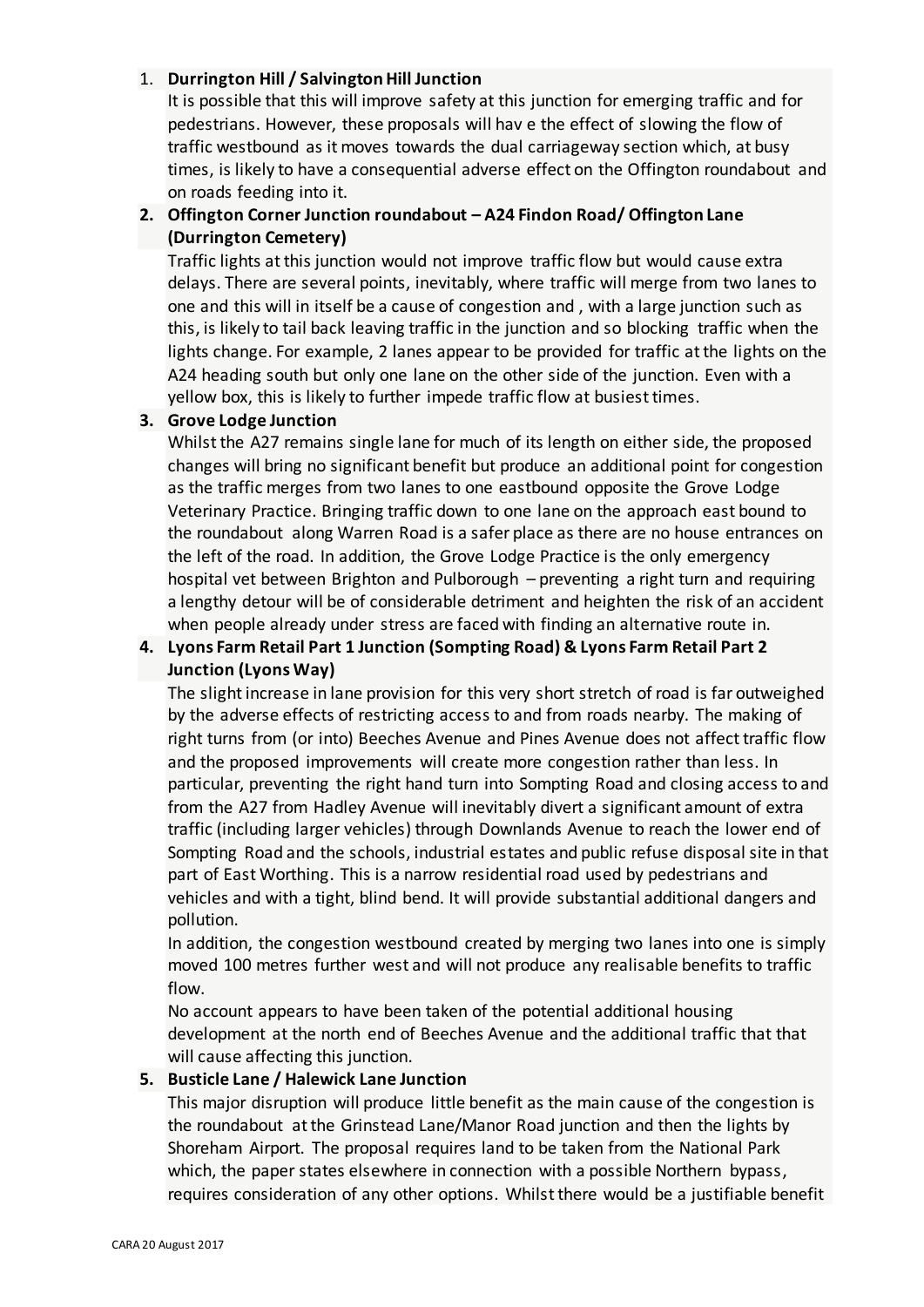in taking land from the National Park for the Northern bypass, there are no benefits sufficient to justify the taking of land from the National Park for this junction.

- **6. Grinstead Lane / Manor Road Junction** This extensive provision does not appear to take into account the proposed development relating to IKEA, additional housing and school provision and will need to be revisited in the light of what is decided for that.
- **7. All junctions (1 to 6)**
- **d) Having read the brochure, and taking into account the constraints and past study conclusions, please share your views on any alternative improvements we should consider that would meet the scheme objectives. (online 13, paper 11)**
	- A. **The only viable long term solution** is to develop an alternative route for through traffic and the only realistic possibility is a northern bypass, probably using the route of the A283 (Steyning by pass) from the A27 to Washington, the A24 south and then Long Furlong to rejoin the A27. In the Annex to the consultation paper (page 26), in the comments on this option it is stated that, since this route is within the South Downs National Park, there is a requirement to first explore all other options. It seems that this consultation does finally complete that exploration and the next stage now would be to fully explore the Northern bypass.

The consultation paper states that the cost of such a route outweighs the benefits to be gained but a more radical proposal is required to manage the projected increase in volume rather than trying to find ways to achieve slightly faster ways of moving traffic through a heavily populated and primarily residential area. Existing levels of pollution are already high and the adverse effects are increasingly being recognised.

- B. **In the short term**, it is possible to improve the traffic flow around the Grove Lodge roundabout, which is the major obstacle to the freer flow of traffic. Experience during summer 2016 has demonstrated that the absence of traffic lights at this roundabout greatly improves the flow of traffic. It is a roundabout that is also heavily crossed by pedestrians, cyclists and, occasionally, people on horseback. This can be managed in two ways:
	- i) Pedestrian controlled lights only: the current crossing places can be retained but with the lights activated only by those wishing to cross. Otherwise the roundabout would operate as a normal roundabout with the current give way provisions and suitable yellow boxes.
	- ii) Pedestrian footbridge: it would be possible at a much lower cost than the proposed changes to install a footbridge linking the area close to Worthing College with the area on the A24 south towards Broadwater. There is sufficient ground at the edge of the College and at the island bounded by Offington Avenue and Broadwater Street West to allow for ramps sufficient for wheelchair, cycle or equine use with step access at other points. The area would need to be suitably fenced to prevent people seeking to cross elsewhere as has been successfully done further along the A27 over the North Lancing bypass.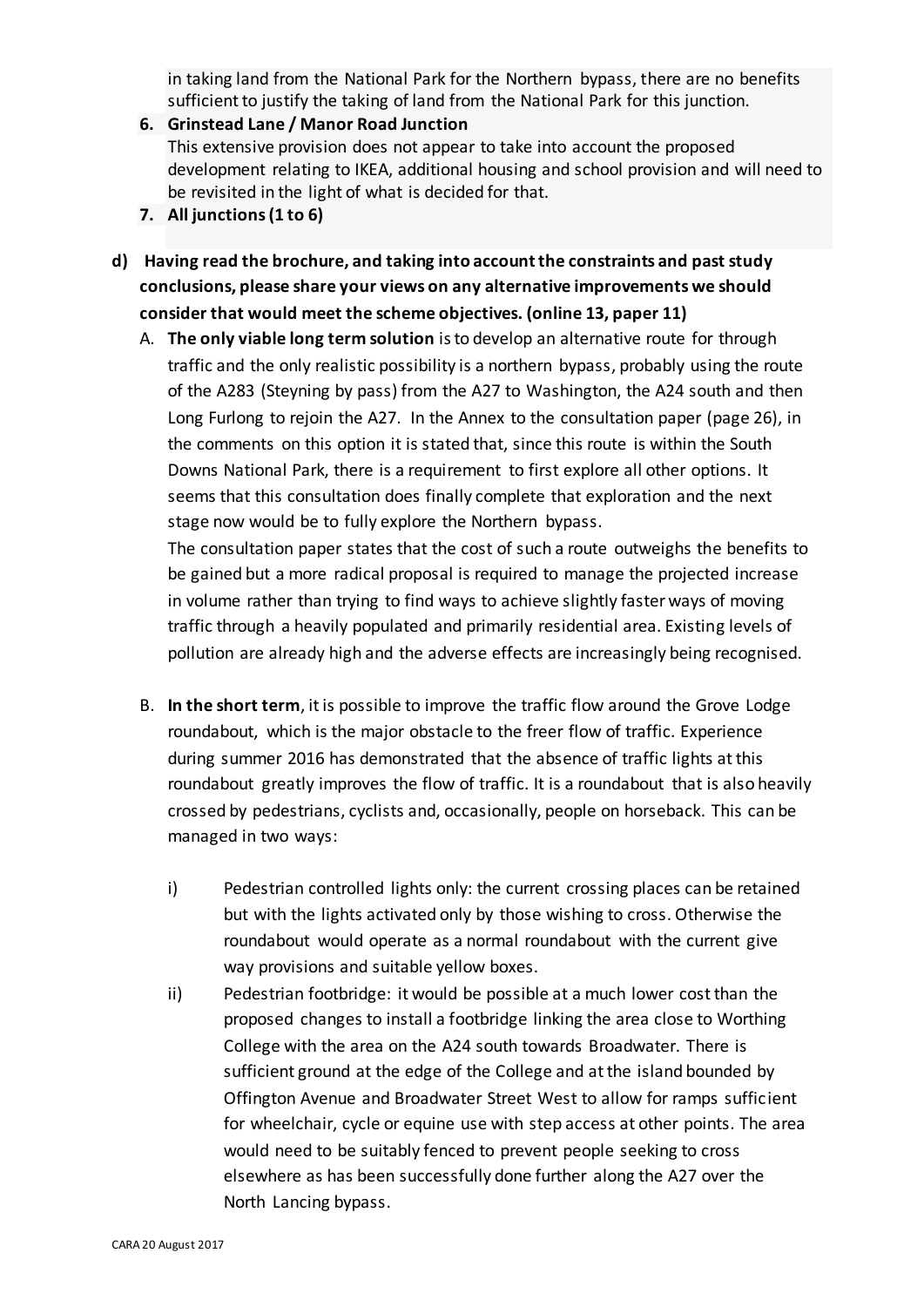#### **C. Traffic Lights – Lancing College/Airport turn**

A major source of delay is the traffic lights at this junction. These lights could be removed and providing only left turns for traffic entering or emerging onto the side access roads. Traffic coming from the airport and wanting to travel east would have to go west to the Manor Road/Grinstead Lane junction whilst those coming to the airport travelling east will need to go to the next exit and return; this route could be made easier by a return slip road from the bridge over the A27 rather than requiring traffic to go to the roundabout before returning east.

However, if the Grinstead Lane/ Manor Road proposals are implemented, there is no provision for traffic "U" turning at that point to come back east on A27. These proposals appear to take no account of the proposed development in the area introducing both an IKEA store and substantial additional housing. Current proposals appear to place a school adjacent to the highway despite the potentially high pollution levels.

#### **e) How do you think we can improve the provision for people walking, cycling and horse riding as part of the proposed junction improvements scheme? (online 14, paper 12)**

The proposed scheme is simply not viable. The degree of benefit is at best "slight" in terms of traffic flow and the consequent disbenefits to local traffic and to residents along the route is very high.

### **f) Do you have any other comments on the proposed junction improvements scheme? (online 15, paper 13)**

The assessment of benefits and impacts on pages 21 and 22 of the consultation document identify "slight" improvements for congestion, safety and journey times at an estimated cost of £69m and "significant" disruption during the construction phase. The changes are said not to be sufficient to cope with the long term traffic demand. There are substantial adverse effects on local traffic and this will far outweigh any improvements in traffic flow, even if the current estimate is proved to be justified. The inability to turn right into Sompting Road, for example, will have a significant adverse effect on other roads through Broadwater and the limit to turns onto the A27 around the Lyons Farm junctions would have a significant adverse effect on those using these roads without improving traffic flow.

Whilst the section through Worthing remains single carriageway, the congestion will continue. Within this section, for those accessing to or from the side roads, the difficult times are only when the traffic is heavy but flowing freely. When the traffic is heavy and moving slowly, it is relatively easy to enter or emerge these roads as other vehicles will stop to allow this; this does not slow the flow of traffic since it simply means a small delay in moving back up to the end of the queue ahead. Similarly, when the traffic is lighter but free flowing, it is relatively easy to find a safe gap. The use of these junctions in the current mode does not adversely impact traffic flow in our view and would not be made safer by the current proposals.

At £69m, these proposals simply do not provide value for money. The identified improvements in traffic flow are tentative and will only be slight even if they do